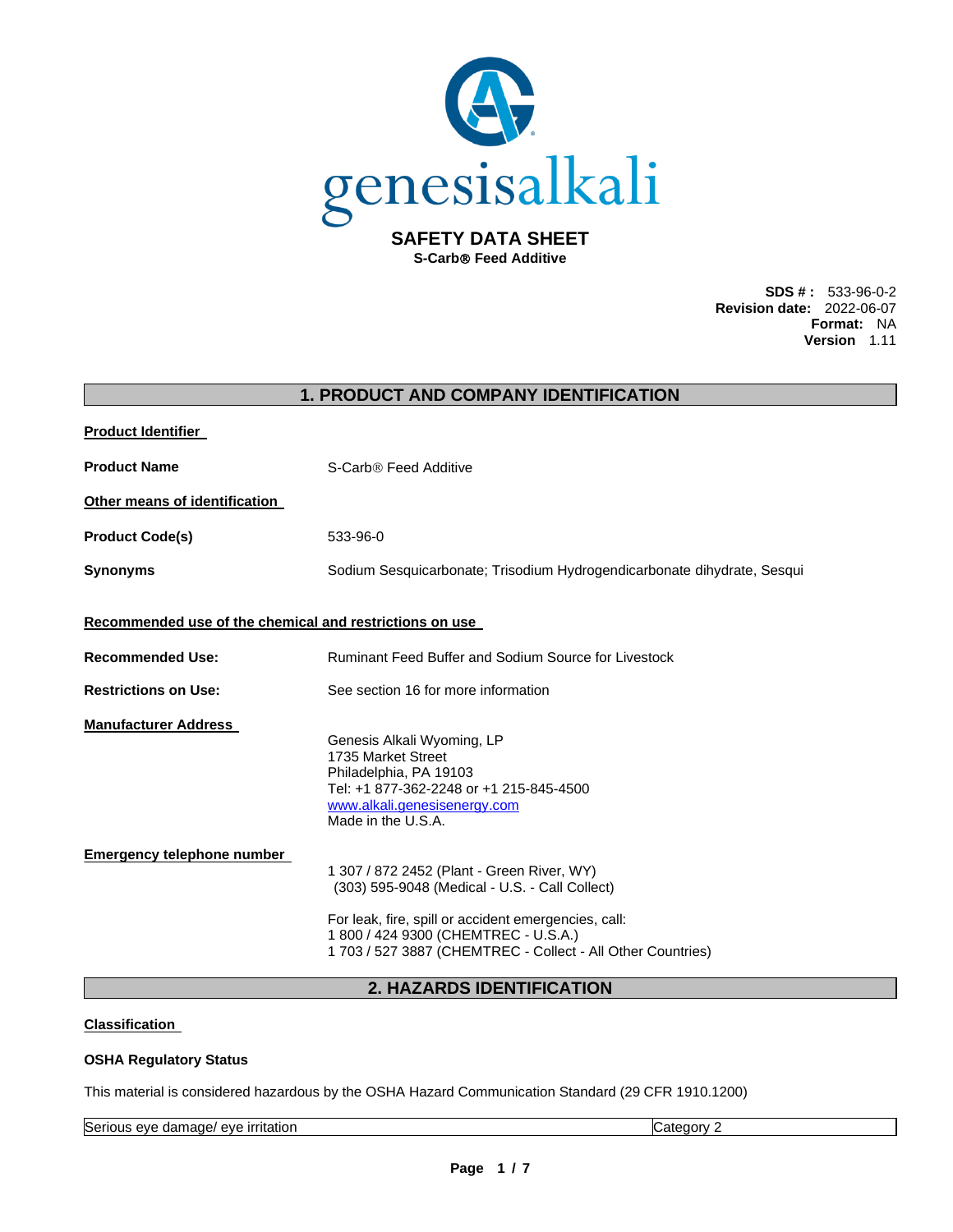#### **GHS Label elements, including precautionary statements**

# **EMERGENCY OVERVIEW Warning Hazard Statements** H319 - Causes serious eye irritation

#### **Precautionary Statements - Prevention** P264 - Wash face, hands and any exposed skin thoroughly after handling P280 - Wear eye protection/ face protection **Precautionary Statements - Response**

P305 + P351 + P338 - IF IN EYES: Rinse cautiously with water for several minutes. Remove contact lenses, if present and easy to do. Continue rinsing P337 + P313 - If eye irritation persists: Get medical advice/ attention

#### **Hazards not otherwise classified (HNOC)**

No hazards not otherwise classified were identified.

# **Other Information**

May be harmful if swallowed.

# **3. COMPOSITION/INFORMATION ON INGREDIENTS**

#### **Formula NaHCO<sub>3</sub>.Na<sub>2</sub>CO<sub>3</sub>**

| $\sim$ $\sim$ $\sim$ $\sim$ $\sim$<br>∍n⊾<br>name<br>11 L AI | -No                     | w.<br>04<br>-----<br>70 |
|--------------------------------------------------------------|-------------------------|-------------------------|
| carbonate<br>ur<br>sodium<br>יאר.                            | .QR.<br>.<br>ึงบ<br>, س | 100                     |

**4. FIRST AID MEASURES** 

Synonyms are provided in Section 1.

| <b>Eve Contact</b>                                                                         | Rinse immediately with plenty of water, also under the eyelids, for at least 15 minutes. If<br>symptoms persist, call a physician. |  |
|--------------------------------------------------------------------------------------------|------------------------------------------------------------------------------------------------------------------------------------|--|
| <b>Skin Contact</b>                                                                        | Wash skin with soap and water. Get medical attention if irritation develops and persists.                                          |  |
| <b>Inhalation</b>                                                                          | Remove person to fresh air. If signs/symptoms continue, get medical attention.                                                     |  |
| <b>Ingestion</b>                                                                           | Never give anything by mouth to an unconscious person. Get medical attention if symptoms<br>occur.                                 |  |
| Most important symptoms and<br>effects, both acute and delayed                             | Eye irritation.                                                                                                                    |  |
| Indication of immediate medical<br>attention and special treatment<br>needed, if necessary | Treat symptomatically.                                                                                                             |  |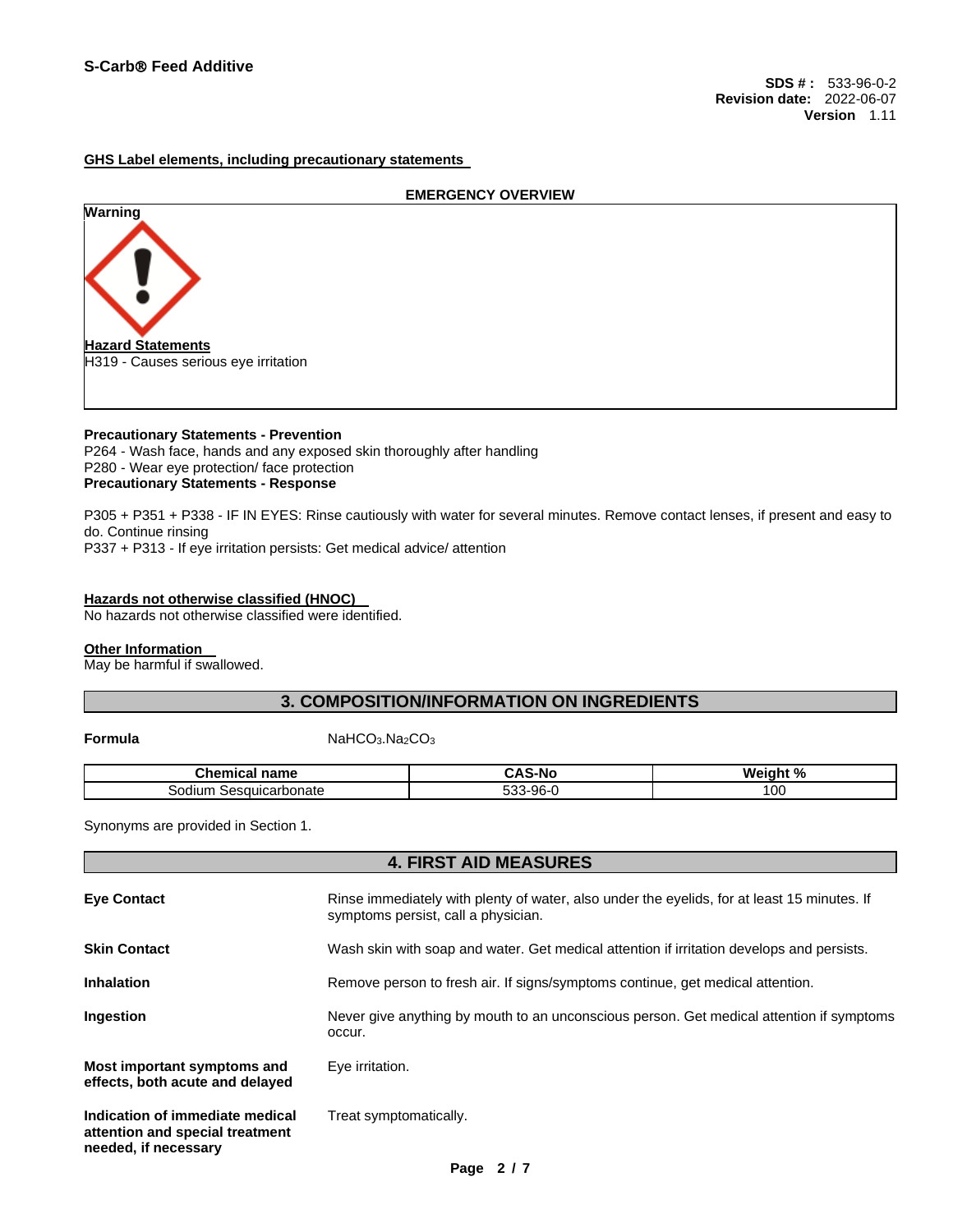| <b>5. FIRE-FIGHTING MEASURES</b>                                                                           |                                                                                                                                                           |  |
|------------------------------------------------------------------------------------------------------------|-----------------------------------------------------------------------------------------------------------------------------------------------------------|--|
| <b>Suitable Extinguishing Media</b>                                                                        | Use extinguishing measures that are appropriate to local circumstances and the<br>surrounding environment.                                                |  |
| Specific Hazards Arising from the<br>Chemical                                                              | None in particular                                                                                                                                        |  |
| <b>Hazardous Combustion Products</b>                                                                       | Fumes of sodium oxide.                                                                                                                                    |  |
| <b>Explosion data</b><br><b>Sensitivity to Mechanical Impact</b><br><b>Sensitivity to Static Discharge</b> | Not sensitive.<br>Not sensitive.                                                                                                                          |  |
| Protective equipment and<br>precautions for firefighters                                                   | As in any fire, wear self-contained breathing apparatus pressure-demand, MSHA/NIOSH<br>(approved or equivalent) and full protective gear.                 |  |
|                                                                                                            | <b>6. ACCIDENTAL RELEASE MEASURES</b>                                                                                                                     |  |
| <b>Personal Precautions</b>                                                                                | Sweep up to prevent slipping hazard. For personal protection see section 8.                                                                               |  |
| Other                                                                                                      | For further clean-up instructions, call Emergency Hotline number listed in Section 1<br>"Product and Company Identification" above.                       |  |
| <b>Environmental Precautions</b>                                                                           | Keep material out of lakes, streams, ponds, and sewer drains. See Section 12 for additional<br>Ecological Information.                                    |  |
| <b>Methods for Containment</b>                                                                             | Vacuum or shovel waste into a drum and label contents for disposal. Avoid dust formation.                                                                 |  |
| Methods for cleaning up                                                                                    | Pick up and transfer to properly labeled containers. Keep in suitable and closed containers<br>for disposal. Dispose of waste as indicated in Section 13. |  |
| <b>7. HANDLING AND STORAGE</b>                                                                             |                                                                                                                                                           |  |
| <b>Handling</b>                                                                                            | Keep away from incompatible products (acids). Provide appropriate exhaust ventilation at<br>places where dust is formed. Reference to other sections.     |  |
| <b>Storage</b>                                                                                             | Keep in a dry, cool and well-ventilated place. Keep away from heat and strong Odor. Keep<br>away from incompatible products (acids).                      |  |
| Incompatible products                                                                                      | Except under controlled conditions: Acids                                                                                                                 |  |

# **8. EXPOSURE CONTROLS/PERSONAL PROTECTION**

# **Control parameters**

This product, as supplied, does not contain any hazardous materials with occupational exposure limits established by the region specific regulatory bodies Local nuisance dust standards apply

# **Appropriate engineering controls**

| <b>Engineering measures</b>     | Where reasonably practicable this should be achieved by the use of local exhaust<br>ventilation and good general extraction. |
|---------------------------------|------------------------------------------------------------------------------------------------------------------------------|
|                                 | Individual protection measures, such as personal protective equipment                                                        |
| <b>Eye/Face Protection</b>      | Safety glasses with side-shields.                                                                                            |
| <b>Skin and Body Protection</b> | Wear suitable protective clothing. Protective shoes or boots.                                                                |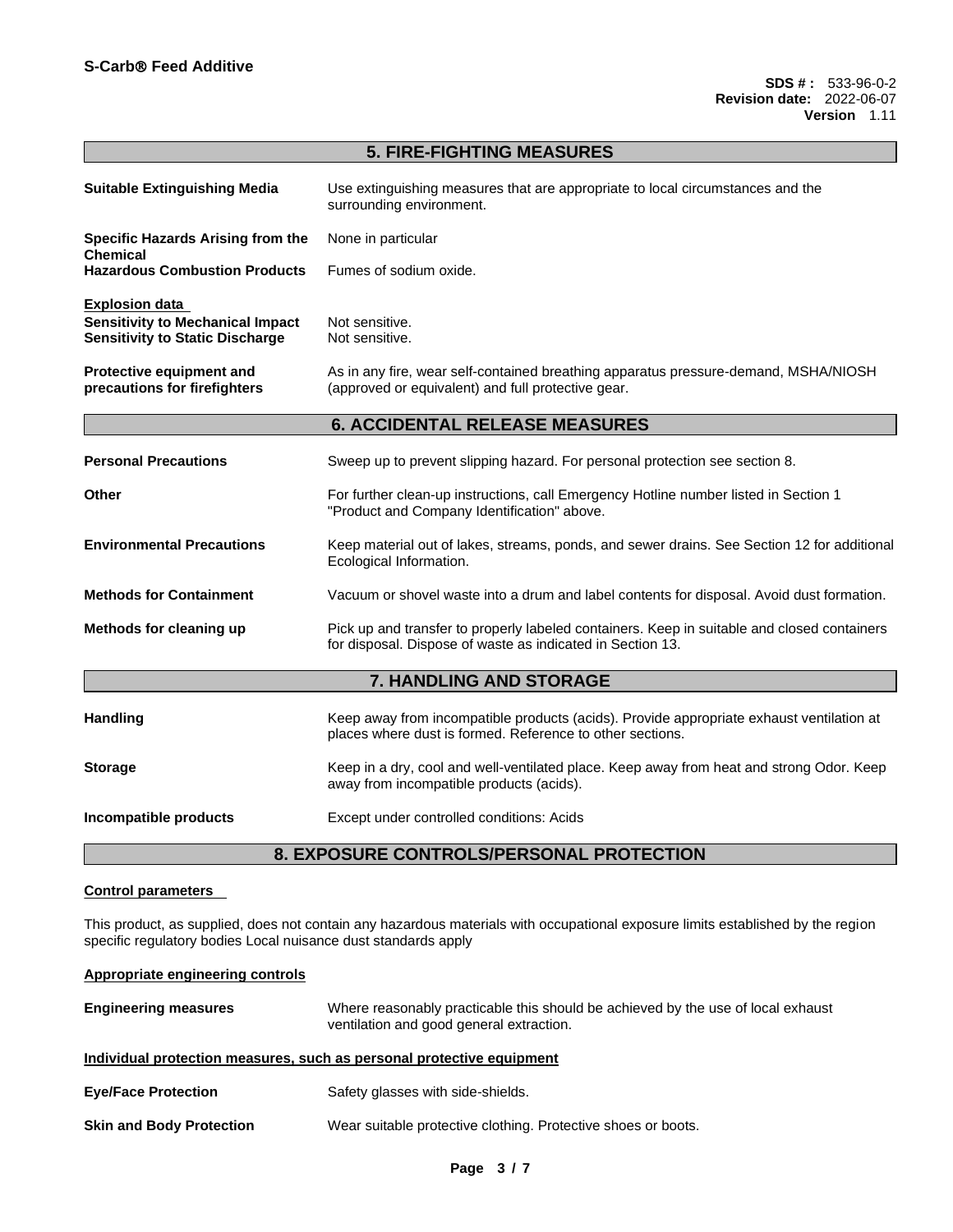**SDS # :** 533-96-0-2 **Revision date:** 2022-06-07 **Version** 1.11

| <b>Hand Protection</b>        | Protective gloves                                                                                                         |
|-------------------------------|---------------------------------------------------------------------------------------------------------------------------|
| <b>Respiratory Protection</b> | In case of inadequate ventilation wear respiratory protection.                                                            |
| <b>Hygiene measures</b>       | Handle in accordance with good industrial hygiene and safety practice.                                                    |
| <b>General information</b>    | If the product is used in mixtures, it is recommended that you contact the appropriate<br>protective equipment suppliers. |

# **9. PHYSICAL AND CHEMICAL PROPERTIES**

## **Information on basic physical and chemical properties**

| Appearance                       | White, odorless, needle-shaped particles |
|----------------------------------|------------------------------------------|
| <b>Physical State</b>            | Solid                                    |
| Color                            | White to off white                       |
| Odor                             | odorless                                 |
| Odor threshold                   | Not applicable                           |
| pН                               | 9.9 (1% solution)                        |
| Melting point/freezing point     | Decomposes on heating                    |
| <b>Boiling Point/Range</b>       | No information available                 |
| <b>Flash point</b>               | Not applicable                           |
| <b>Evaporation Rate</b>          | No information available                 |
| Flammability (solid, gas)        | No information available                 |
| <b>Flammability Limit in Air</b> |                                          |
| <b>Upper flammability limit:</b> | No information available                 |
| Lower flammability limit:        | No information available                 |
| Vapor pressure                   | No information available                 |
| <b>Vapor density</b>             | No information available                 |
| Density                          | No information available                 |
| <b>Specific gravity</b>          | 2.12                                     |
| <b>Water solubility</b>          | 17.1 % @ 25 °C                           |
| Solubility in other solvents     | No information available                 |
| <b>Partition coefficient</b>     | No information available                 |
| <b>Autoignition temperature</b>  | No information available                 |
| <b>Decomposition temperature</b> | Decomposes on heating                    |
| <b>Viscosity, kinematic</b>      | No information available                 |
| Viscosity, dynamic               | No information available                 |
| <b>Explosive properties</b>      | No information available                 |
| <b>Oxidizing properties</b>      | Non-oxidizing                            |
| <b>Molecular weight</b>          | No information available                 |
| <b>Bulk density</b>              | $0.74$ g/cm <sup>3</sup>                 |
| Kst                              | 0 bar $m/s$                              |
|                                  |                                          |

# **10. STABILITY AND REACTIVITY**

| <b>Reactivity</b>                                                       | None under normal use conditions.                       |
|-------------------------------------------------------------------------|---------------------------------------------------------|
| <b>Chemical Stability</b>                                               | Stable.                                                 |
| <b>Possibility of Hazardous Reactions</b> None under normal processing. |                                                         |
| <b>Hazardous polymerization</b>                                         | Hazardous polymerization does not occur.                |
| <b>Conditions to avoid</b>                                              | Avoid contact with acids, Heat, Humid air, strong odor. |
| Incompatible materials                                                  | Except under controlled conditions: Acids.              |
|                                                                         |                                                         |

Hazardous Decomposition Products Carbon dioxide (CO<sub>2</sub>), Sodium oxides.

# **11. TOXICOLOGICAL INFORMATION**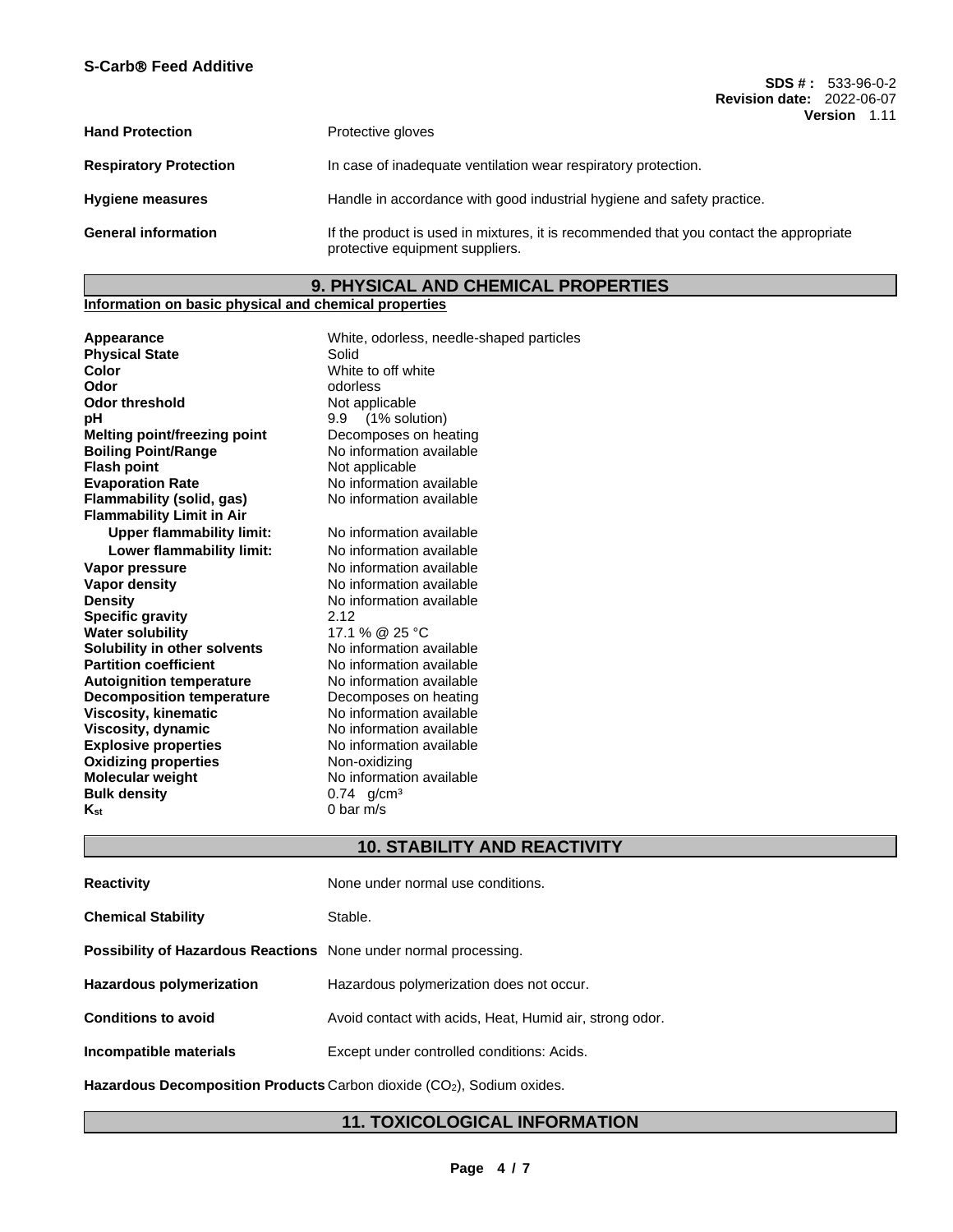#### **Product Information**

| LD50 Oral              | $> 2000$ mg/kg (rat)     |
|------------------------|--------------------------|
| <b>LD50 Dermal</b>     | No information available |
| <b>LC50 Inhalation</b> | $> 5.03$ mg/L 4 hr (rat) |
| <b>Eye Contact</b>     | Irritating to eyes.      |
| <b>Skin Contact</b>    | Non-irritating (rabbit)  |
| <b>Sensitization</b>   | Non-sensitizing.         |

**Information on toxicological effects** 

**Symptoms** No information available.

#### **Delayed and immediate effects as well as chronic effects from short and long-term exposure**

| <b>Chronic toxicity</b>         | No known effect.                                                              |
|---------------------------------|-------------------------------------------------------------------------------|
| <b>Mutagenicity</b>             | Not mutagenic                                                                 |
| Carcinogenicity                 | Not recognized as carcinogenic by Research Agencies (IARC, NTP, OSHA, ACGIH). |
| <b>Reproductive toxicity</b>    | No information available.                                                     |
| <b>STOT - single exposure</b>   | No information available.                                                     |
| <b>STOT - repeated exposure</b> | No information available.                                                     |
| <b>Aspiration hazard</b>        | No information available.                                                     |

# **12. ECOLOGICAL INFORMATION**

#### **Ecotoxicity**

| Persistence and degradability      | Biodegradability does not pertain to inorganic substances. |
|------------------------------------|------------------------------------------------------------|
| <b>Bioaccumulation</b>             | Does not bioaccumulate                                     |
| <b>Mobility</b>                    | Dissociates into ions.                                     |
| <b>Other Adverse Effects</b>       | None known.                                                |
| <b>13. DISPOSAL CONSIDERATIONS</b> |                                                            |
|                                    |                                                            |

**Waste disposal methods** This material, as supplied, is not a hazardous waste according to state and federal regulations (40 CFR 261). Dispose of in accordance with local regulations.

**Contaminated Packaging <b>Dispose** of in accordance with local regulations.

# **14. TRANSPORT INFORMATION**

| <u>DOT</u>       | NOT REGULATED |
|------------------|---------------|
| <b>TDG</b>       | NOT REGULATED |
| <b>ICAO/IATA</b> | NOT REGULATED |
| <b>IMDG/IMO</b>  | NOT REGULATED |

# **15. REGULATORY INFORMATION**

# **U.S. Federal Regulations**

# **SARA 313**

Section 313 of Title III of the Superfund Amendments and Reauthorization Act of 1986 (SARA). This product does not contain any chemicals which are subject to the reporting requirements of the Act and Title 40 of the Code of Federal Regulations, Part 372 **SARA 311/312 Hazard Categories** 

| Acute health hazard   | Yes |
|-----------------------|-----|
| Chronic health hazard | N٥  |
| Fire hazard           | N٥  |
|                       |     |

**Page 5 / 7**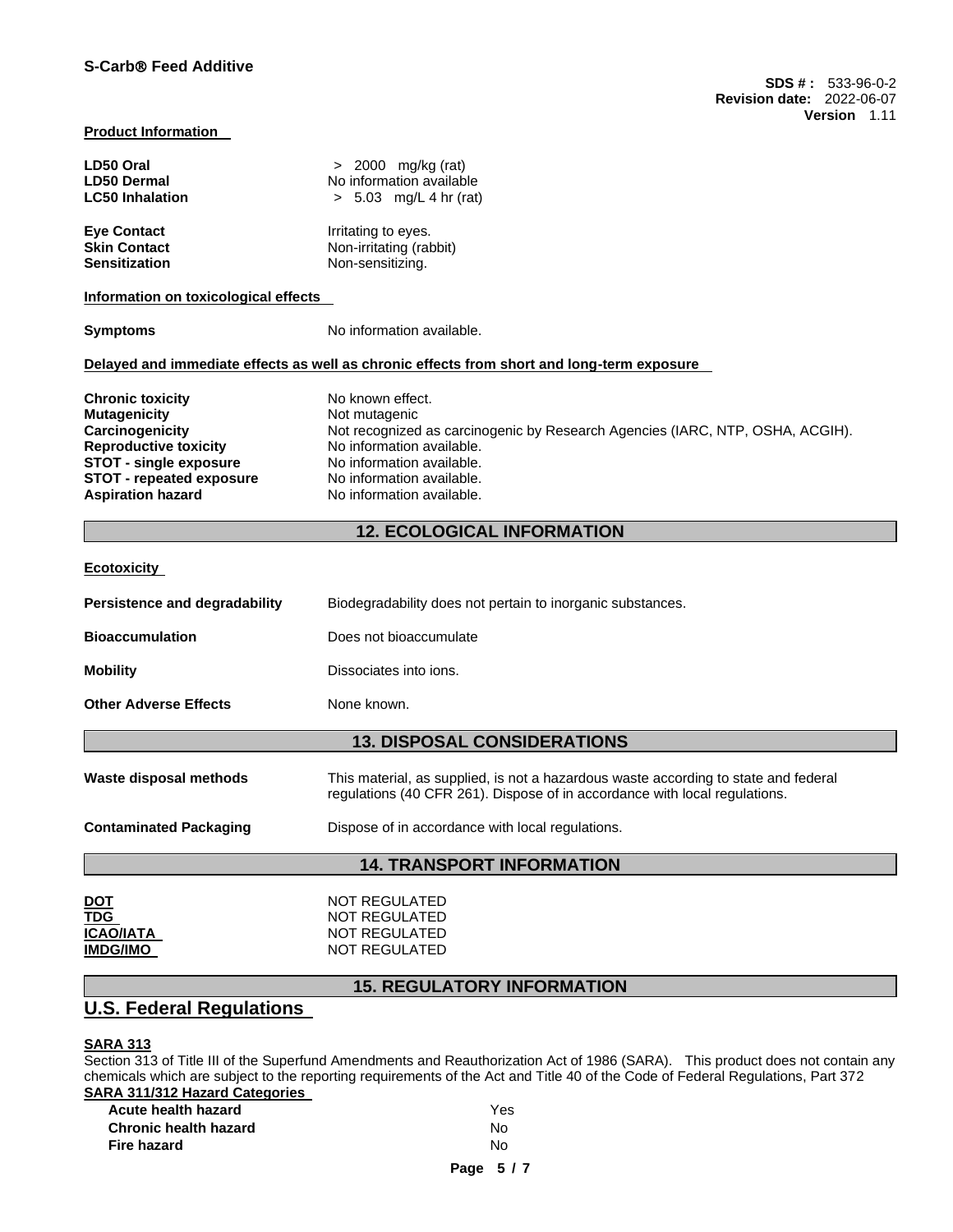| Sudden release of pressure hazard | N٥ |
|-----------------------------------|----|
| <b>Reactive Hazard</b>            | N٥ |

#### **Clean Water Act**

This product does not contain any substances regulated as pollutants pursuant to the Clean Water Act (40 CFR 122.21 and 40 CFR 122.42)

## **CERCLA**

This material, as supplied, does not contain any substances regulated as hazardous substances under the Comprehensive Environmental Response Compensation and Liability Act (CERCLA) (40 CFR 302) or the Superfund Amendments and Reauthorization Act (SARA) (40 CFR 355). There may be specific reporting requirements at the local, regional, or state level pertaining to releases of this material

# **US State Regulations**

# **California Proposition 65**

**WARNING***: This product can expose you to chemicals including lead, which are known to the State of California to cause cancer and birth defects or other reproductive harm. For more information go to [www.P65Warnings.ca.gov](http://www.p65warnings.ca.gov/) .*

# **U.S. State Right-to-Know Regulations**

This product is not listed on state right-to-know regulations

#### **International Inventories**

| <b>Component</b> | TSCA<br>(United<br>States) | <b>DSL</b><br>(Canada) | <b>EINECS/ELI</b> I<br><b>NCS</b><br>(Europe) | <b>ENCS</b><br>(Japan) | China<br>(IECSC) | <b>KECL</b><br>(Korea) | <b>PICCS</b><br>(Philippines) | <b>AICS</b><br>(Australia) |
|------------------|----------------------------|------------------------|-----------------------------------------------|------------------------|------------------|------------------------|-------------------------------|----------------------------|
| Sodium           |                            |                        |                                               |                        |                  |                        |                               |                            |
| Sesquicarbonate  |                            |                        |                                               |                        |                  |                        |                               |                            |
| 533-96-0 (100)   |                            |                        |                                               |                        |                  |                        |                               |                            |

# **16. OTHER INFORMATION**

| <b>NFPA</b>                                                                                       | <b>Health Hazards</b> |  | <b>Flammability</b> | <b>Instability</b>     | <b>Special Hazards</b>     |
|---------------------------------------------------------------------------------------------------|-----------------------|--|---------------------|------------------------|----------------------------|
| <b>HMIS</b>                                                                                       | <b>Health Hazards</b> |  | Flammability        | <b>Physical hazard</b> | <b>Personal Protection</b> |
| <b>NFPA/HMIS Ratings Legend</b><br>Severe = 4; Serious = 3; Moderate = 2; Slight = 1; Minimal = 0 |                       |  |                     |                        |                            |

#### **Product Certifications**

This product is certified to NSF/ANSI Standard 60 for use in drinking water treatment at the specified maximum use limit. The MUL (maximum use level) for sodium sesquicarbonate is 100 mg/L under NSF/ANSI Standard 60.



**Revision date:** 2022-06-07

**Revision note:** Eye Hazard language modifications.

### **Disclaimer**

**Genesis Alkali, LLC believes that the information and recommendations contained herein (including data and statements) are accurate as of the date hereof. NO WARRANTY OF FITNESS FOR ANY PARTICULAR PURPOSE, WARRANTY OF MERCHANTABILITY OR ANY OTHER WARRANTY, EXPRESSED OR IMPLIED, IS MADE CONCERNING THE INFORMATION PROVIDED HEREIN. The information provided herein relates only to the specified product designated and may not be applicable where such product is used in combination with any other materials or in any process. Further, since the conditions and methods of use are beyond the control of Genesis Alkali, LLC; Genesis Alkali, LLC expressly disclaims any and all liability as to any results obtained or arising from any use of the products or reliance on such information.** 

#### **Prepared By:**